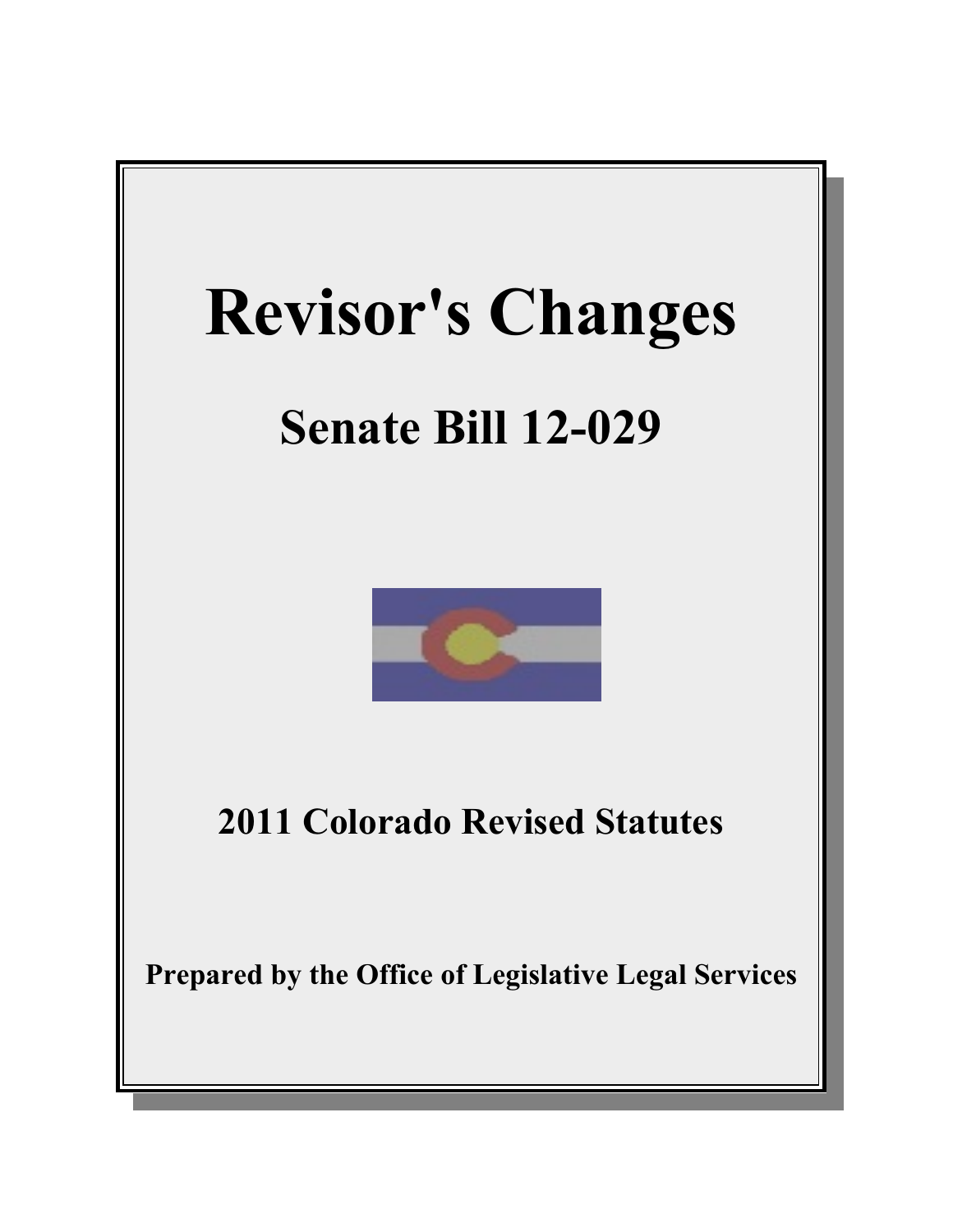# REVISOR'S NOTE

NOTE: In the preparation of the 2011 Colorado Revised Statutes, the Office of Legislative Legal Services has compiled, edited, and arranged the statutes to include changes made at the 2011 Regular Session and in accordance with article 5 of title 2, Colorado Revised Statutes.

Itemized below are the changes made in the 2011 Colorado Revised Statutes under the authority of the Revisor in accordance with section 2-5-103 to "improve the style and clarity of the laws, yet preserve the intent, effect, and meaning of each statutory provision".

- a. **Punctuation.** A uniform system of punctuation was used in the preparation of C.R.S., and the punctuation has been changed accordingly.
- b. **Capitalization**. A uniform system of capitalization was used, and changes were made accordingly.
- c. **Present tense**. Language in the statutes has been changed to the present tense.
- d. **Short title and definition sections**. Language and format in short title and introductory portions of definition sections were standardized.
- e. **Effective date**. References to "the effective date of said section (article/part)" were changed to the actual date when the section (article/part) became effective.
- f. **Provisos**. The term "provided that" was changed to "except that" or "if" to conform to statutory format.
- g. **Grammatical changes.** In some instances, language was rewritten to correct grammar without changing substantive meaning.
- h. **Form Numbering changes**. Changes were made in C.R.S. numbering or in numbering or wording of internal references to conform to C.R.S. numbering system and statutory format.
- i. **"C.R.S. 1973" and "C.R.S." changes**. References to "C.R.S. 1973" or to "C.R.S." were corrected to conform to H.B. No. 1291, 1983 Session. "C.R.S." was added to an internal reference to a provision outside of the title in which the reference appears or deleted from a reference to a provision within a title to conform with standard form.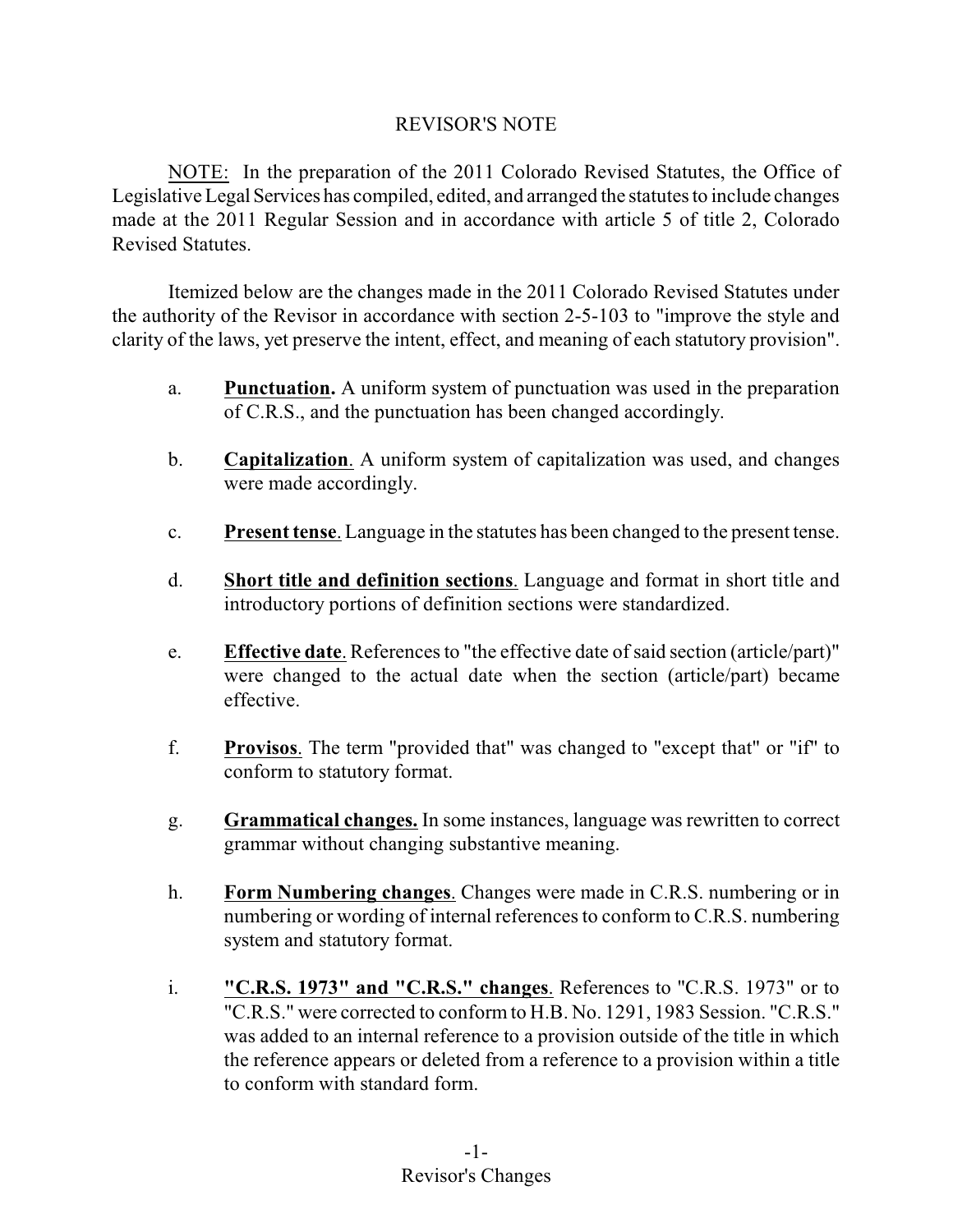- j. **Spelling**. Misspelled words were corrected.
- k. **Move "and" or "or" at the end of a paragraph, subparagraph, sub-subparagraph.** Moved an "and" or "or" to the next to last paragraph, subparagraph, or sub-subparagraph when a paragraph, subparagraph, or sub-subparagraph is added or repealed to conform to statutory format.
- l. **Public Law.** Changed "P.L." or "P.L. No." to "Pub.L." to conform with the method of citing public law provided by the office of the federal register, national archives and records administration.

# **TITLE 3**

3-1-133 Added subsection (2) on revision to reflect the future repeal of the section created by sections 1 and 4 of Senate Bill 11-214.

# **TITLE 12**

- 12-6-502 (5.5), enacted as subsection (9.7) in House Bill 10-1049 but was renumbered on revision so that defined terms appear in alphabetical order to conform to statutory format.
- 12-40-126 (2), section 8 of Senate Bill 11-094 harmonized with section 26 of Senate Bill 11-094.
- $12-41-103.3$  (1)(d)(III), changed "This paragraph (b)" to "This paragraph (d)" to correct an error that occurred when the Senate Appropriations Committee Report amending Senate Bill 11-169 relettered the paragraph but did not change the internal reference.
- $12-43.3-202$  (2)(a)(I), changed "section 18-18-406.3 (6)," to "section 18-18-406.3 (7)," due to the renumbering of the subsection, as enacted in House Bill 11-1043, on revision.
- $12-47-901$  (1)(h)(II), Senate Bill 11-060 harmonized with House Bill 11-1198.
- 12-61-904 IP(1), Senate Bill 11-206 harmonized with House Bill 11-1022.

# **TITLE 15**

15-16-306 IP(7), Senate Bill 11-083 harmonized with House Bill 11-1303.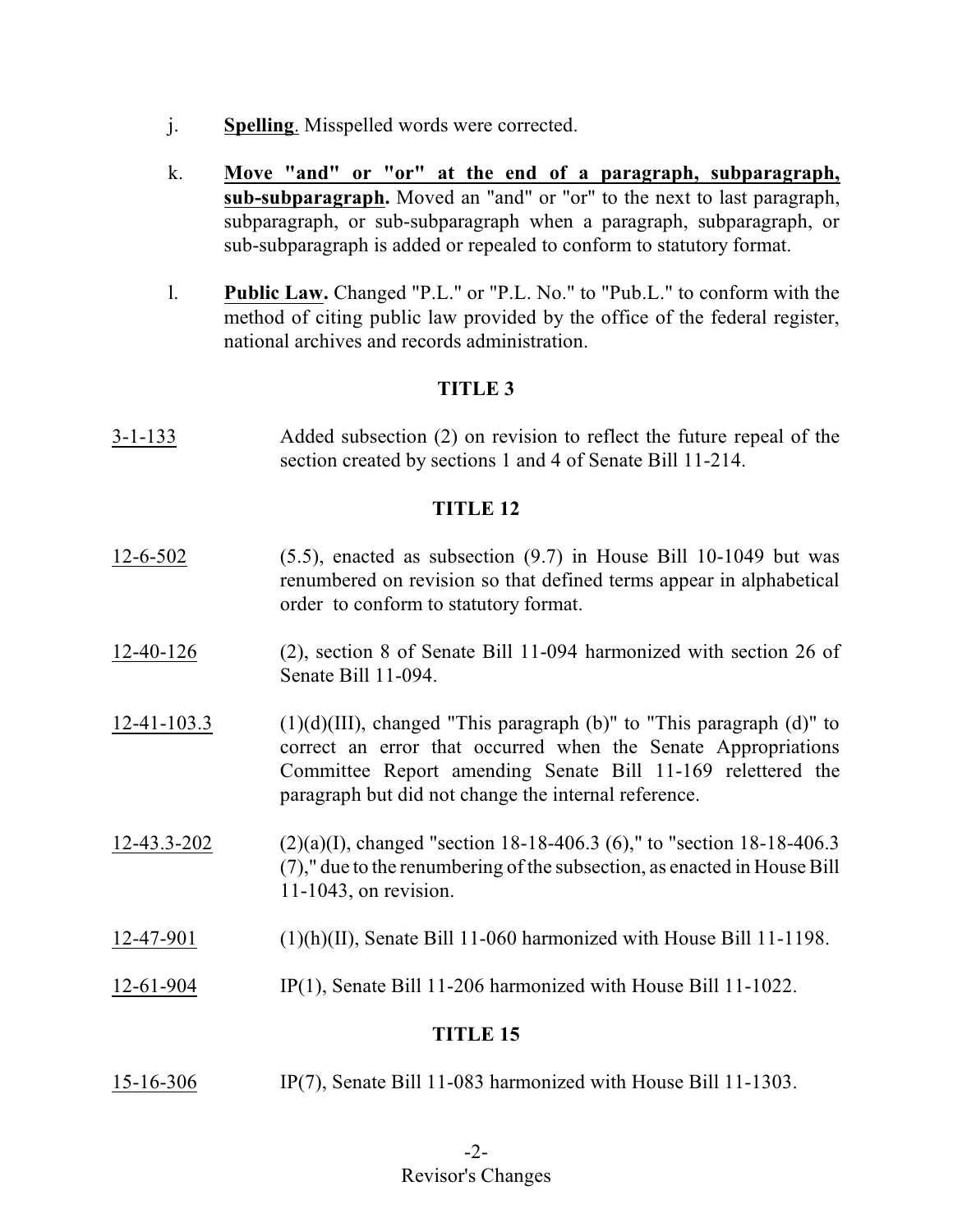### **TITLE 16**

 $16-22-108$  (4)(a)(I), changed "local enforcement agency" to "local law enforcement agency" to conform with the defined term and for consistency throughout the article.

#### **TITLE 17**

17-20-128 Added subsection (3) on revision to reflect the future repeal of the section created by sections 3 and 4 of Senate Bill 11-214.

### **TITLE 18**

- 18-4-412 (2)(a), Senate Bill 11-192 harmonized with House Bill 11-1043.
- 18-7-202 (2), changed "prostitution enforcement resources grant program cash fund" to "prostitution enforcement cash fund" to accurately reflect the name of the fund as created in section 24-33.5-513.
- 18-7-203 (2)(a) and (2)(b), changed "prostitution enforcement resources grant program cash fund" to "prostitution enforcement cash fund" to accurately reflect the name of the fund as created in section 24-33.5-513.
- 18-7-205 (2), changed "prostitution enforcement resources grant program cash fund" to "prostitution enforcement cash fund" to accurately reflect the name of the fund as created in section 24-33.5-513.
- 18-18-406.3 (7), enacted as subsection (6) in House Bill 11-1043 but was renumbered on revision for ease of location.

- 19-1-307 IP(2)(e.5)(I), Senate Bill 11-034 harmonized with Senate Bill 11-187, effective January 1, 2012.
- 19-3-205 IP(2)(a), (2)(a)(I), (2)(a)(II), (2)(a)(III), (2)(a)(IV), and (2)(b), enacted as IP(2), (2)(a), (2)(b), (2)(c), (2)(d), and (2)(e), respectively, in House Bill 11-1079 but were renumbered on revision to conform to statutory format. (2)(b), changed "in paragraphs (a) to (d)" to "in subparagraphs (I) to (IV)" to accurately reflect the provisions that were renumbered on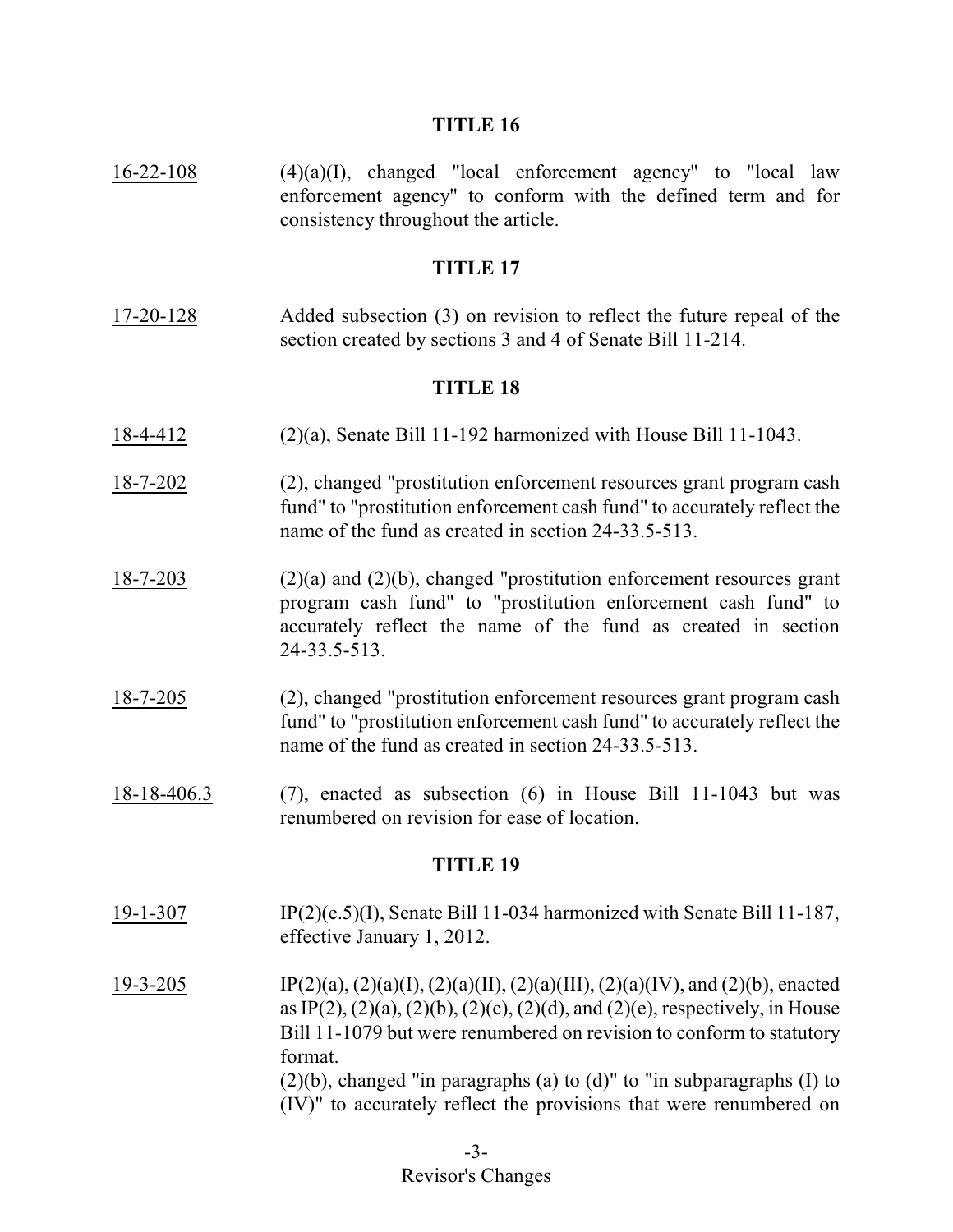revision.

19-7-103 (1) and (2), enacted as  $(1)(a)$  and  $(1)(b)$ , respectively, in Senate Bill 11-120 but were renumbered on revision to conform to statutory numbering format.

### **TITLE 22**

- $22-7-1101$  (1)(f), added "her" after "his or" to correct the omission of a word in the introduced version of the bill.
- $22-7-1103$  (3)(b), changed "(VIII)" to "(IX)" to correct an error that occurred when the House Education Committee Report to Senate Bill 11-111 renumbered the subparagraph but did not change the internal reference.
- 22-20-102 (3) and (4), House Bill 11-1077 harmonized with House Bill 11-1277.
- $22-20-103$  IP(12) and (12)(a), House Bill 11-1077 harmonized with House Bill 11-1277.
- 22-20-104 (1)(a), (1)(b), and (2)(a), House Bill 11-1077 harmonized with House Bill 11-1277.
- 22-20-106 (3)(a), House Bill 11-1077 harmonized with House Bill 11-1277.
- 22-20-108 (1)(b), House Bill 11-1077 harmonized with House Bill 11-1277. (3)(a), House Bill 11-1077 superseded by Senate Bill 11-061.
- 22-20-112 (1), House Bill 11-1077 harmonized with House Bill 11-1277.
- 22-60.5-116.5 (1)(b), Senate Bill 11-052 harmonized with Senate Bill 11-245; except that the amendment to the last sentence of subsection (1)(b) by Senate Bill 11-245 is superseded by Senate Bill 11-052.

## **TITLE 23**

- 23-1-121 (1)(a) and (4)(b), Senate Bill 11-052 harmonized with Senate Bill 11-245.
- 23-5-117 Senate Bill 11-265 harmonized with House Bill 11-1301.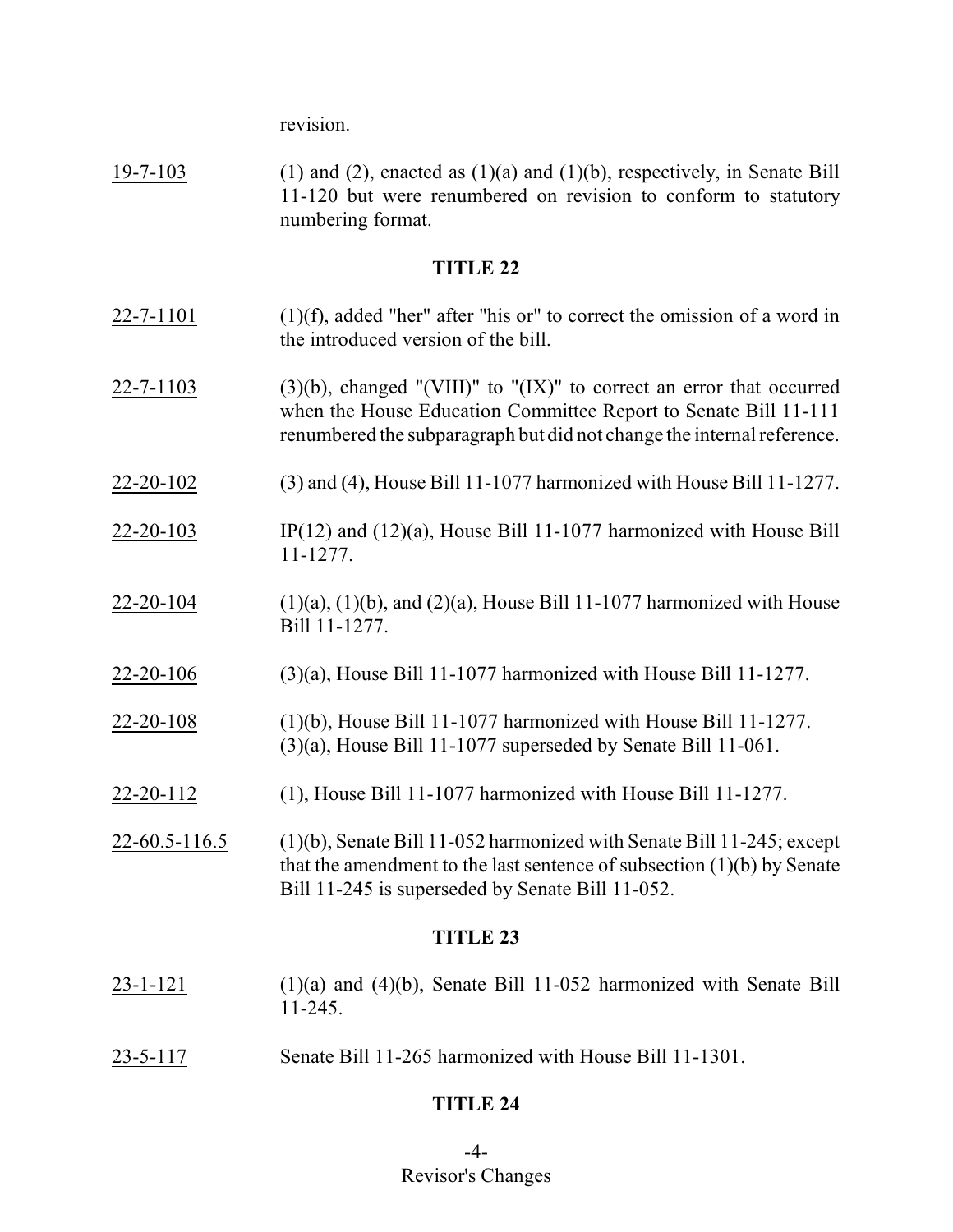| 24-32-723         | $(2)(b)$ and $(4)(c)$ , appeared as 26-5.9-103 (2) and 26-5.9-105 (3),<br>respectively, in House Bill 11-1079 but was relocated due to the<br>harmonization of House Bill 11-1079 with House Bill 11-1230.                                                                                                                                                                                                |
|-------------------|-----------------------------------------------------------------------------------------------------------------------------------------------------------------------------------------------------------------------------------------------------------------------------------------------------------------------------------------------------------------------------------------------------------|
| 24-33.5-513       | $(5)(c)(I)$ and $(5)(c)(II)$ , changed "this article" to "this section" to correct<br>an error that occurred in the House Judiciary Committee Report to<br>Senate Bill 11-085 in which the moneys received by the division of<br>criminal justice are supposed to apply to the prostitution enforcement<br>resources grant program newly created in section 24-33.5-513 and not<br>to the entire article. |
| 24-34-104         | (49.5), Senate Bill 11-090 harmonized with Senate Bill 11-169.<br>(53.5), Senate Bill 11-091 harmonized with Senate Bill 11-094.                                                                                                                                                                                                                                                                          |
| 24-37.5-105       | $(3)(h)$ and $(3)(i)$ , Senate Bill 11-062 harmonized with Senate Bill<br>$11 - 173.$                                                                                                                                                                                                                                                                                                                     |
| 24-48.5-108       | $(5)(a)$ , Senate Bill 11-047 harmonized with Senate Bill 11-159,<br>effective July 1, 2012.<br>(6), House Bill 11-1283 superseded by Senate Bill 11-047, effective<br>July 1, 2012.                                                                                                                                                                                                                      |
| 24-72-308.5       | $(2)(c)$ , House Bill 11-1167 harmonized with House Bill 11-1203.                                                                                                                                                                                                                                                                                                                                         |
| <u>24-75-113</u>  | $(3)$ , added subsection $(3)(b)$ on revision to reflect the future repeal of<br>subsection (3) created by sections 2 and 6 of House Bill 11-1293.                                                                                                                                                                                                                                                        |
| 24-75-1104.5      | $(1.5)(a)(IX)$ , Senate Bill 11-225 harmonized with House Bill 11-1281.                                                                                                                                                                                                                                                                                                                                   |
| <b>TITLE 25.5</b> |                                                                                                                                                                                                                                                                                                                                                                                                           |
| $25.5 - 2 - 101$  | (3), Senate Bill 11-164 harmonized with Senate Bill 11-210.                                                                                                                                                                                                                                                                                                                                               |
| $25.5 - 4 - 310$  | $IP(1)$ , removed "a report" to correct a redundancy in the language.                                                                                                                                                                                                                                                                                                                                     |
| <b>TITLE 26</b>   |                                                                                                                                                                                                                                                                                                                                                                                                           |
| $26 - 6 - 107$    | $(1)(a)(I)(C)$ , House Bill 11-1102 harmonized with House Bill 11-1145.                                                                                                                                                                                                                                                                                                                                   |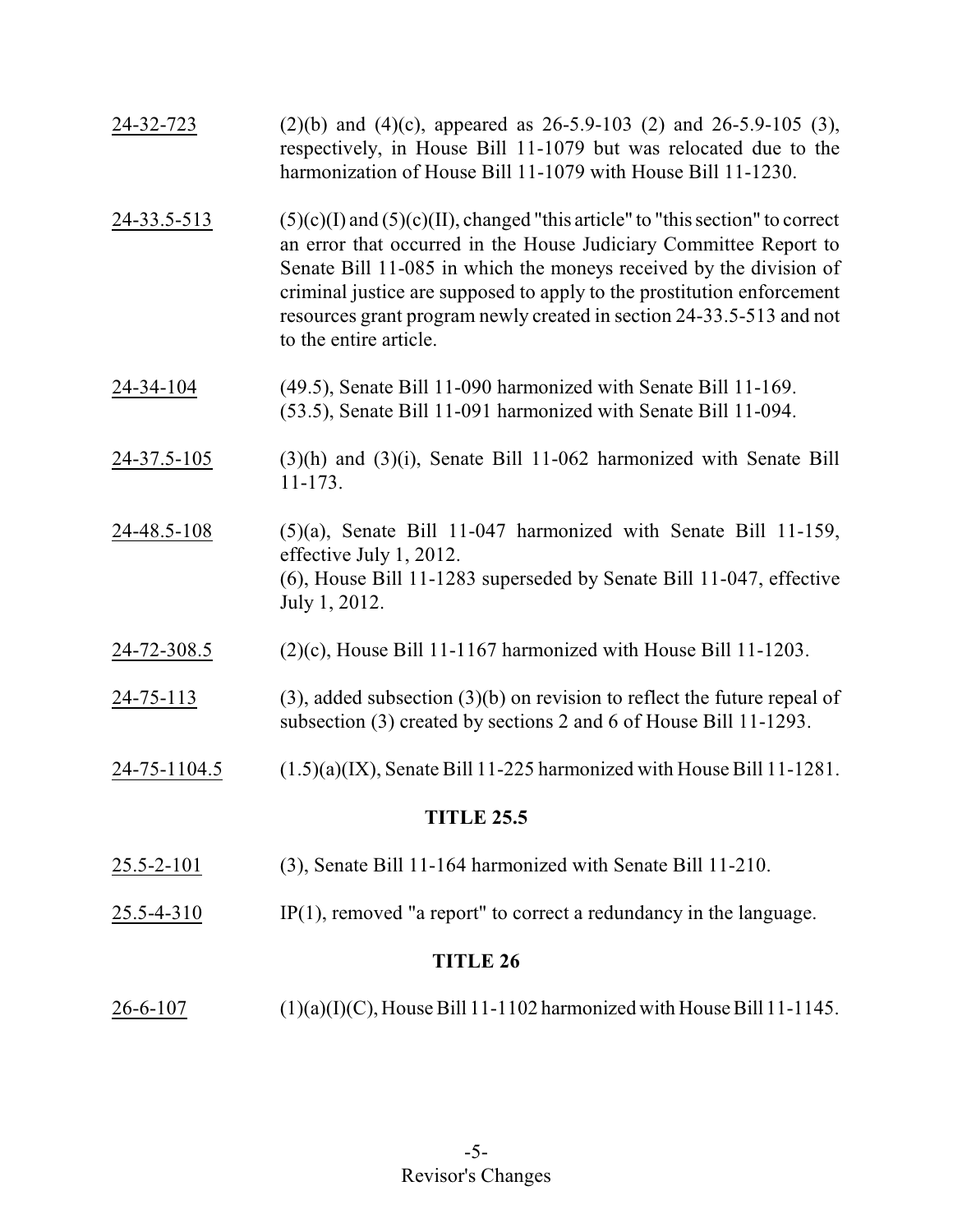### **TITLE 27**

27-69-103 House Bill 11-1193 harmonized with House Bill 11-1303.

### **TITLE 34**

 $34-60-103$  (7.1), enacted as subsection (1.5) in Senate Bill 11-208 but was renumbered on revision so that defined terms appear in alphabetical order to conform to statutory format.

### **TITLE 38**

- $38-35-127$  (2)(b)(V), changed "internal revenue code" to "federal 'Internal Revenue Code of 1986', as amended" to include the proper name of the code and to conform with terminology used elsewhere in this section.
- $38-38-103$  (2)(a), added "(2)" before "(a)" to accurately reflect the statutory numbering format shown in House Bill 09-1207 that was inadvertently omitted in the printing of the 2010 Colorado Revised Statutes.

- 39-1-102 (14.4), House Bill 11-1042 harmonized with House Bill 11-1146, effective January 1, 2012.
- $39-2-117$  (3)(a)(III), changed "paragraph (b) of subsection (7) of this section" to "subsection (7) of this section" to correct an error that occurred when the Senate Appropriations Committee Report to House Bill 10-1386 removed the paragraphs in subsection (7) but did not change the internal reference.
- 39-4-102 (1.5)(b)(II), changed "As used in this part 1" to "As used in this article" to accurately reflect the content of the article, which is not subdivided into parts.
- $39-21-108$  (7)(a), changed "subsections (5) and (6) of this section" to "subsection" (5) of this section" to account for the repeal of subsection (6) in 2010.
- $39-21-122$  (4), added paragraph (b) on revision to reflect the future repeal of subsection (4) created by sections 3 and 6 of House Bill 11-1293.
- $39-22-522.5$  (1)(i), added "and" at the end of the series to conform to standard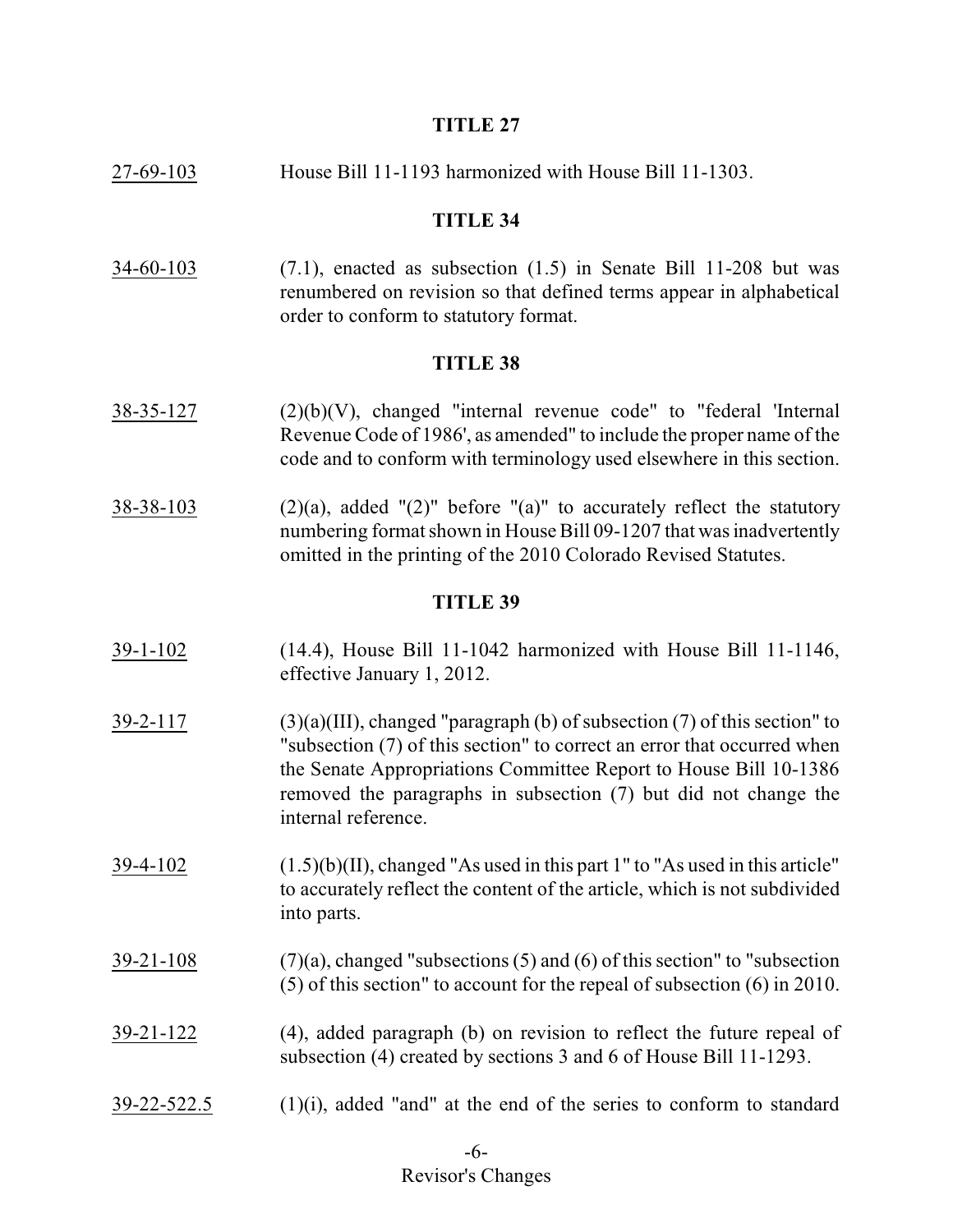drafting practice.

(5)(d), changed "executive director's delegate" to "executive director's designee" for consistency with terminology used in the rest of the section.

- 39-26-717 (1)(a), Senate Bill 11-263 harmonized with House Bill 11-1091. (1)(b), Senate Bill 11-263 superseded by House Bill 11-1091.
- 39-33-105 (3), changed "alternate fuels rebate fund" to "alternative fuels rebate fund" to reflect the correct name of the fund created in the section.

# **TITLE 40**

- 40-3.4-105 (1)(a)(IV), changed "42 U.S.C. sec. 1601 et seq." to "42 U.S.C. sec. 1381" to correctly cite the section of the supplemental security income benefits under the federal "Social Security Act".
- 40-10.1-0 Entire article, House Bill 11-1198 harmonized with House Bill 11-1234.
- 40-10.1-203 (2)(c)(I), appeared as section 40-10-105 (2)(d)(I) in Senate Bill 11-180 but was relocated due to the harmonization of Senate Bill 11-180 with House Bill 11-1198.

- $42-1-225$  (1), changed "section 39-30-104 (1) (b) (V)," to "section 39-30-104 (1) (b) (VI)," to accurately reflect the subparagraph that refers to the statement the state treasurer receives.
- 42-3-235 (2)(a), House Bill 11-1198 harmonized with House Bill 11-1234. (2)(c), changed "special livery license plates" to "livery license plates" to accurately reflect the name of the license plates as created in section 42-3-235. (3), changed "special license plates" to "livery license plates" to accurately reflect the name of the license plates as created in section 42-3-235.
- 42-3-312 Senate Bill 11-197 harmonized with House Bill 11-1166, House Bill 11-1298, and House Bill 11-1316.
- 42-4-236 IP(3), Senate Bill 11-227 superseded by House Bill 11-1198.